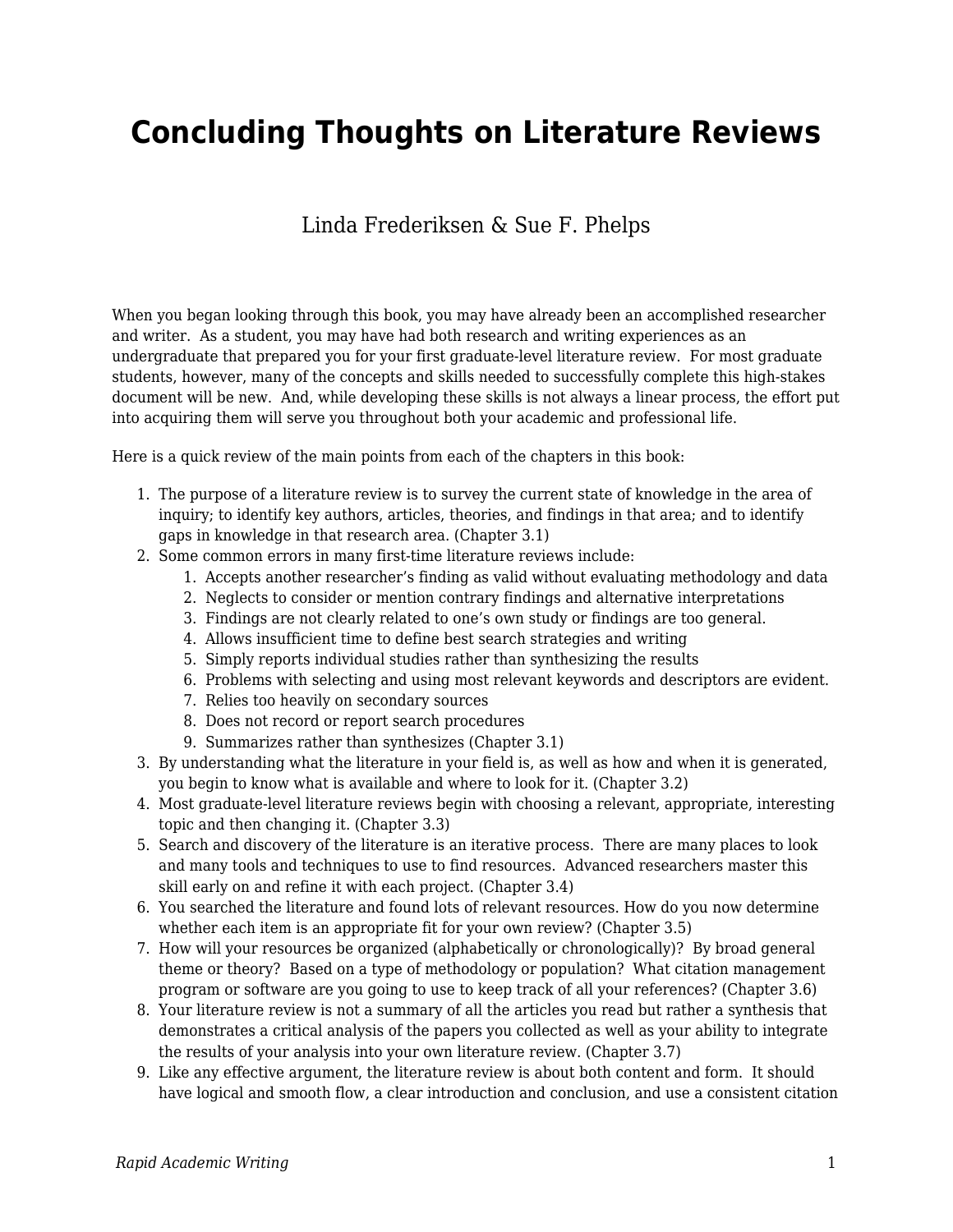style throughout. (Chapter 3.8)

Remember: Writing a good literature review takes time. Start early. Begin thinking about your topic and collect references even while you work on other tasks. Write a first draft and then revise. Go over the language, style, and form. Focus, sharpen, clarify, and search again. When you are satisfied with the result, you're done.

# **How is the literature review evaluated?**

It is usually judged in three main areas:

- 1. Selection of the literature
	- 1. Have you clearly indicated the scope and purpose of the review?
	- 2. Have you included a balanced coverage of what is available?
	- 3. Have you included the most recent and relevant studies?
	- 4. Have you included enough material to show the development and limitations in this area?
	- 5. Have you indicated the source of the literature by referencing accurately?
	- 6. Have you used mostly primary sources or appropriate secondary sources?
- 2. Critique of the literature
	- 1. Have you clearly (and logically) ordered and sorted the research, focusing on themes or ideas rather than the authors?
	- 2. Does the review move from broader concepts to a more specific focus?
	- 3. Is there adequate critique of research limitations, including design and methodology?
	- 4. How do the studies compare or contrast with debates or controversies highlighted?
	- 5. Is the relevance to your problem clear?
- 3. Summary and interpretation of the literature
	- 1. Have you made an overall interpretation of what is available?
	- 2. Do the implications provide theoretical or empirical justification for your own research questions/hypothesis?
	- 3. Do the implications provide a rationale for your research design? (RMIT University)

We hope that this discussion about literature reviews is useful. After reading this guide, and reviewing the additional resources and activities in each chapter, we hope you have a better understanding of the research and writing process. What conclusions have you reached regarding the content and structure of a literature review that can answer the question, "How do I write a graduate-level literature review?"

# **Additional Resources**

Bell, J. (2005). *Doing Your Research Project: A Guide for First-Time Researchers in Education, Health and Social Science* (4th ed.). New York: Open University Press.

Booth, A., Sutton, Anthea, & Papaioannou, Diana. (2016). *Systematic Approaches to a Successful Literature Review* (2nd ed.). Los Angeles: Sage Publications.

Collins, S. (2016). *Professional Writing in the Health Disciplines*. [https://edtechbooks.org/-bL](http://epub-fhd.athabascau.ca/professionalwriting/) CC-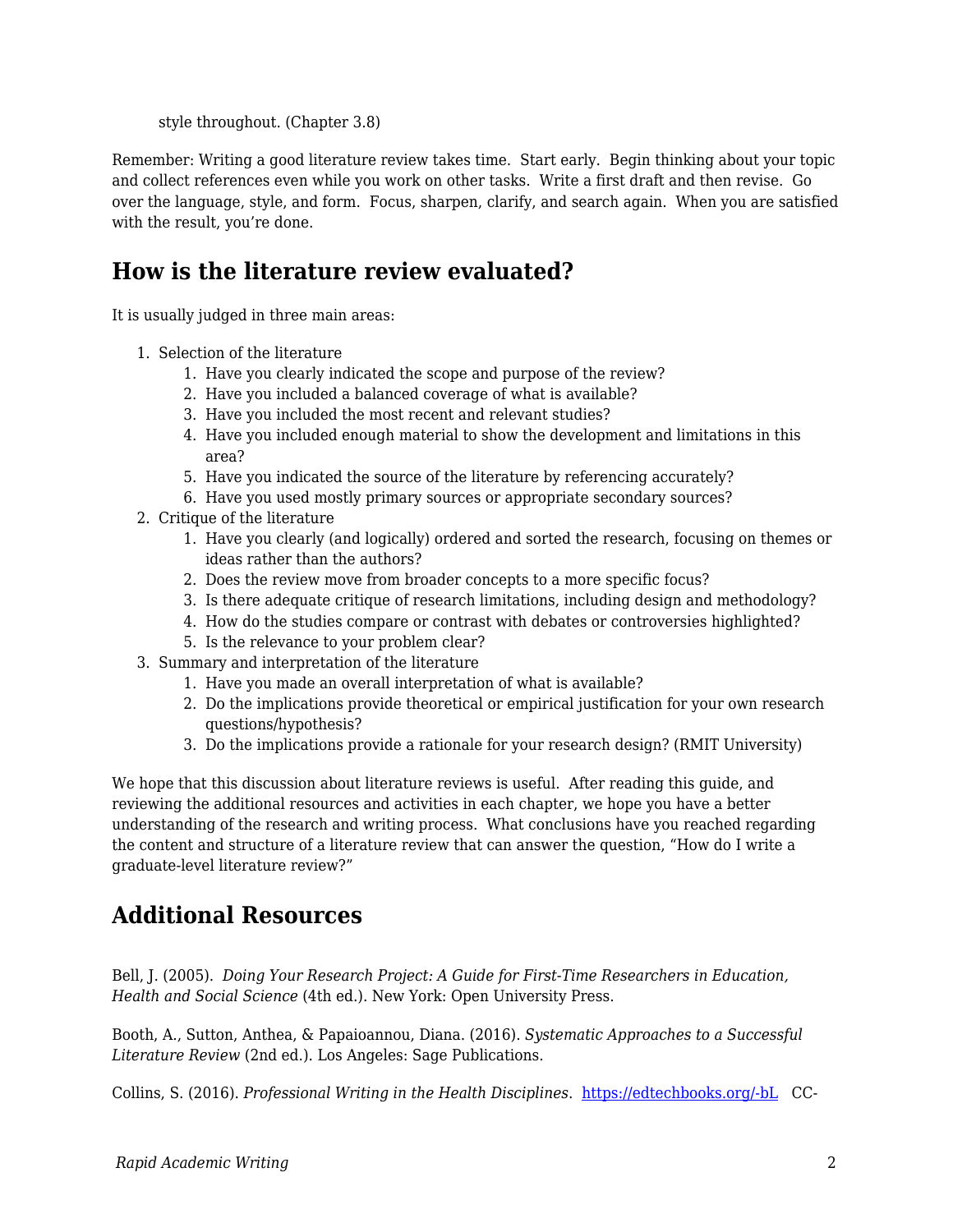BY-NC-SA 4.0

Coughlan, M., & Cronin, Patricia. (2017). *Doing a Literature Review in Nursing, Health and Social Care* (2nd ed.). Los Angeles: Sage Publications.

Fink, A. (2014). *Conducting Research Literature Reviews* (4th ed.). Los Angeles, CA: Sage Publications.

Galvan, J.L. (2009). *Writing Literature Reviews: A Guide for Students of the Social and Behavioral Sciences*. Glendale, CA : Pyrczak

Garrard, J. (2017). *Health Sciences Literature Review Made Easy: The Matrix Method*. Burlington, MA: Jones & Bartlett Learning.

Machi, L.A., & McEvoy, B.T. (2012). *The Literature Review: Six Steps to Success*. Thousand Oaks, CA: Corwin.

Milardo, R.M. (2015). *Crafting Scholarship in the Behavioral and Social Sciences: Writing, Reviewing, and Editing*. New York: Routledge.

Pautasso M. (2013). Ten simple rules for writing a literature review. *PLoS Computational Biology* 9(7): e1003149. [https://edtechbooks.org/-pb](https://doi.org/10.1371/journal.pcbi.1003149)

Petticrew, M., & Roberts, H. (2006). *Systematic Reviews in the Social Sciences*. Malden, MA: Blackwell Publishing.

Wallace, M., & Wray, A. (2016). *Critical Reading and Writing for Postgraduates* (3rd ed.). Los Angeles, CA: Sage Publications.

## **References by Chapter**

### **[\[https://edtechbooks.org/-mRf\]C](https://edtechbooks.org/rapidwriting/)hapter 3.1**

Amundsen, C., & Wilson, M. (2012). Are we asking the right questions? A conceptual review of the educational development literature in higher education. *Review of Educational Research*, 82(1), 90-126. doi: 10.3102/0034654312438409

Bendermacher, G., Egbrink, M., Wolfhagen, I., & Dolmans, D. (2017). Unraveling quality culture in higher education: A realist review. *Higher Education* 73(1), 39-60. doi:10.1007/s10734-015-9979-2

Bhattacherjee, A., (2012). Social science research: Principles, methods, and practices. *Textbooks Collection*. 3. [https://edtechbooks.org/-JK](http://scholarcommons.usf.edu/oa_textbooks/3)

Boote, D., & Beile, P. (2005). Scholars before researchers: On the centrality of the dissertation literature review in research preparation. *Educational Researcher* 34(6), 3-15.

Brock, A., & Ryan, T. (2016). Exploring the gap between teacher certification and permanent employment in Ontario: An integrative literature review. *Canadian Journal of Educational Administration and Policy* 175. [https://edtechbooks.org/-DJ](http://files.eric.ed.gov/fulltext/EJ1086899.pdf)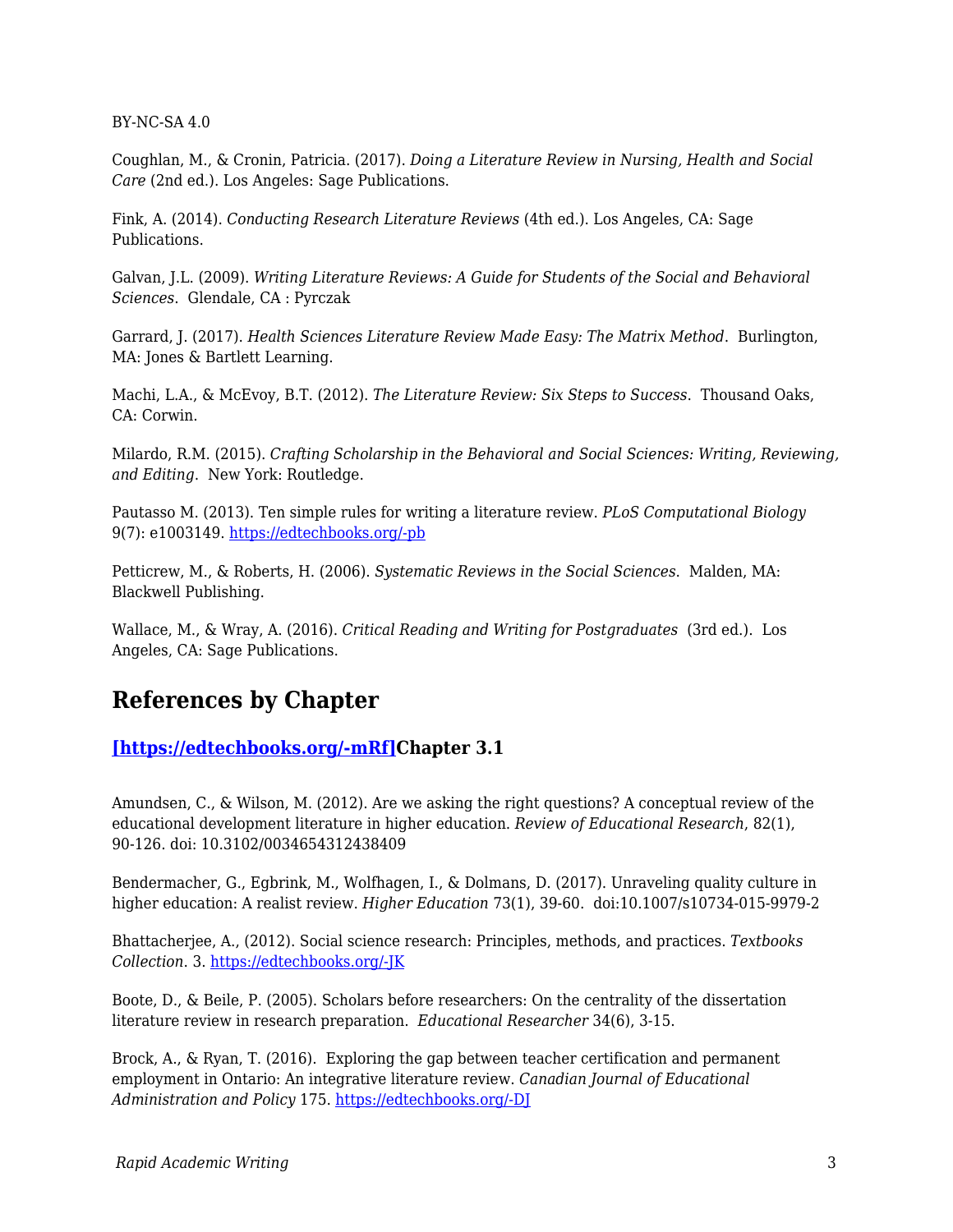Capar, G., & Tarim, K. (2015). Efficacy of the cooperative learning method on mathematics achievement and attitude: A meta-analysis research. *Educational Sciences: Theory and Practice* 15(2), 553-559. [https://edtechbooks.org/-Kd](http://files.eric.ed.gov/fulltext/EJ1060189.pdf)

Cuttance, P. (1981). School effects research: A synoptic review of past efforts and some suggestions for the future. *Journal of Sociology* 17(3), 65-69.

Dohn, N. (2010). The formality of learning science in everyday life: A conceptual literature review. *Nordic Studies in Science Education*. [https://edtechbooks.org/-Rfb](https://www.journals.uio.no/index.php/nordina/article/view/250/303)

Duncan, G., Leak, J., Li, W., Magnuson, K., Schindler, H., & Yoshikawa, H. (2011). Timing issues with early childhood education programs: How effect sizes vary by starting age, program duration and persistence of effects. *Society for Research on Educational Effectiveness*. [https://edtechbooks.org/-CF](https://eric.ed.gov/?q=%22a+meta-analysis%22&ft=on&id=ED519340)

Fear, W., & Erikson-Brown, A. (2014). Good quality discussion is necessary but not sufficient in asynchronous tuition: A brief narrative review of the literature. *Journal of Asynchronous Learning Networks* 18(2). [https://edtechbooks.org/-eH](http://files.eric.ed.gov/fulltext/EJ1036265.pdf)

Fragkos, K. (2016). Reflective practice in healthcare education: An umbrella review. *Education Sciences* 6(27). [https://edtechbooks.org/-aM](http://files.eric.ed.gov/fulltext/EJ1116801.pdf)

Franklin, C., Bernhardt, J., Lopez, R., Long-Middleton, E., & Davis, S. (2015). Interprofessional teamwork and collaboration between community health workers and healthcare teams: An integrative review. *Health Services Research and Managerial Epidemiology*. [https://edtechbooks.org/-Zo](https://www.ncbi.nlm.nih.gov/pubmed/28462254)

Ghaicha, A. (2016). Theoretical framework for educational assessment: A synoptic review. *Journal of Education and Practice* 7(24), 212-231. [https://edtechbooks.org/-TE](http://files.eric.ed.gov/fulltext/EJ1112912.pdf)

Hartmann, S., Braae, L., Pedersen, S., & Khalid, M. (2017). The potentials of using cloud computing in schools: A systematic literature review. *Turkish Online Journal of Educational Technology – TOJET* 16(1), 190-202. [https://edtechbooks.org/-aI](http://files.eric.ed.gov/fulltext/EJ1124903.pdf)

Hattie, J., Marsh, H. W., Neill, J. T., & Richards, G. E. (1997). Adventure education and Outward Bound: Out-of-class experiences that make a lasting difference. *Review of Educational Research*, 67(1), 43-87. doi: 10.3102/00346543067001043

Hemsley-Brown, J., & Sharp, C. (2003). The use of research to improve professional practice: a systematic review of the literature. *Oxford Review of Education*, 29(4), 449-471. doi: 10.1080/0305498032000153025

Houser, J., (2018). Nursing Research Reading, Using, and Creating Evidence (4th ed.). Burlington, MA: Jones & Bartlett.

Imberger, G., Thorlund, K., Gluud, C., & Wetterslev, J. (2016). False-positive findings in Cochrane meta-analyses with and without application of trial sequential analysis: an empirical review. *BMJ Open*, 6(8). [https://edtechbooks.org/-vcr](https://www.ncbi.nlm.nih.gov/pubmed/27519923)

Jankowski, M., Brożek, G., Lawson, J., SkoczyÅ, ski, S., & Zejda, J. (2017). E-smoking: Emerging public health problem? *International Journal of Occupational Medicine and Environmental Health*,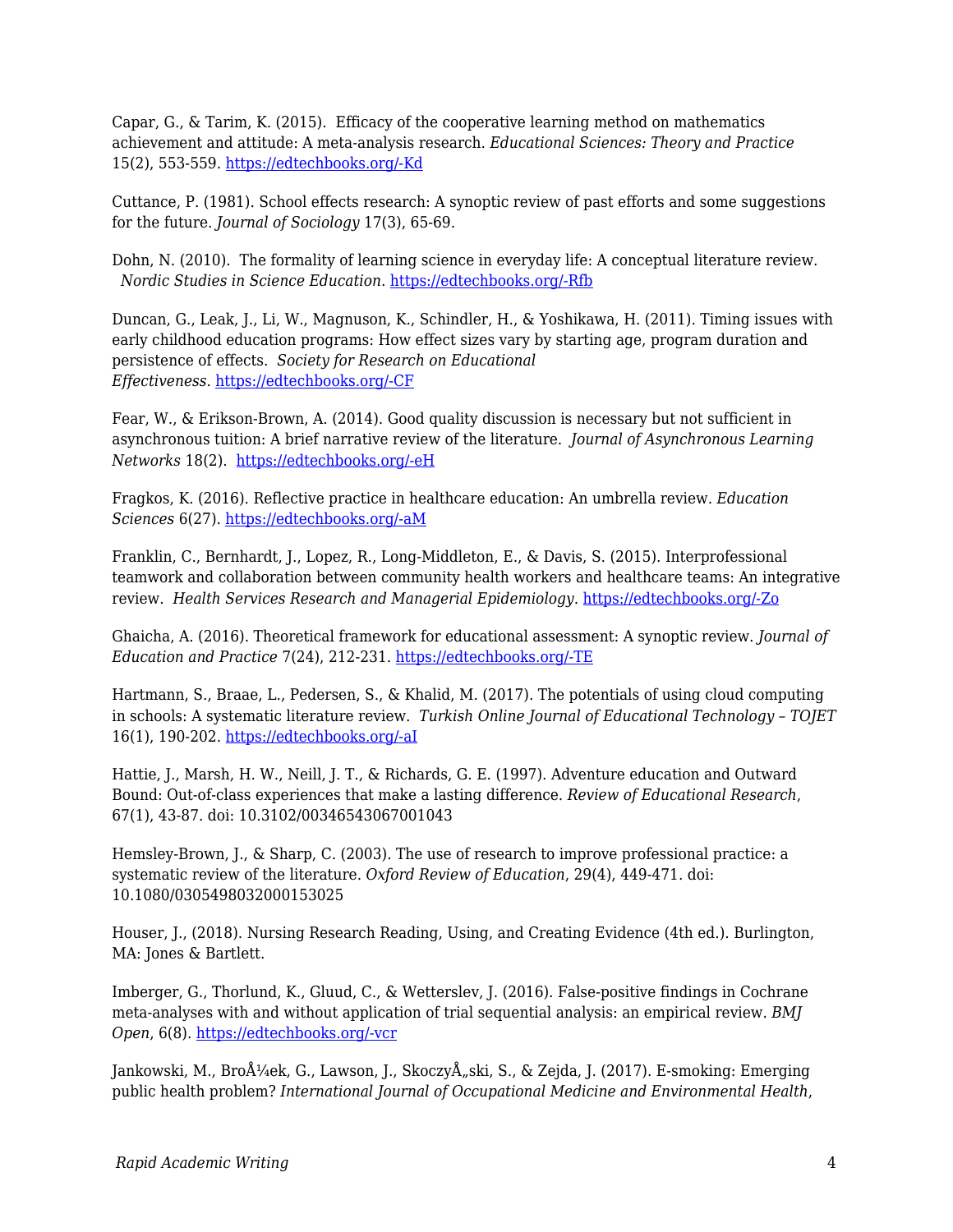30(3), 329-344. doi: 10.13075/ijomeh.1896.01046

Khanassov, V., Pluye, P., Descoteaux, S., Haggerty, J., Russell, G., Gunn, J., & Levesque, J. (2016). Organizational interventions improving access to community-based primary health care for vulnerable populations: a scoping review. *International Journal for Equity in Health.* [https://edtechbooks.org/-wyp](https://www.ncbi.nlm.nih.gov/pubmed/27724952)

Khunti, S., Davies, M., & Khunti, K. (2015). Clinical inertia in the management of type 2 diabetes mellitus: a focused literature review. *British Journal of Diabetes and Vascular Disease*, 15, 65-69. [https://edtechbooks.org/-oE](http://www.bjd-abcd.com/index.php/bjd/article/view/69)

Lee, J., Lee, Y, Gong, S., Bae,J., & Choi, M. (2016). A meta-analysis of the effects of non-traditional teaching methods on the critical thinking abilities of nursing students. *BMC medical education*, 16(1). [https://edtechbooks.org/-uT](https://www.ncbi.nlm.nih.gov/pubmed/27633506)

Levy, Y. & Ellis, T. (2006). A systems approach to conduct an effective literature review in support of information systems research. *Informing Science Journal,* 9, 181-212. [https://edtechbooks.org/-oz](http://www.inform.nu/Articles/Vol9/V9p181-212Levy99.pdf)

Machi, L., & McEvoy, B. (2012). The Literature Review: Six Steps to Success (2nd ed). Thousand Oaks, CA: Corwin.

Majumder, K. (2015). *A young researcher's guide to a system review*. [https://edtechbooks.org/-mA](http://www.editage.com/insights/a-young-researchers-guide-to-a-systematic-review)

Mazzocato P, Savage C, Brommels M, Aronsson, H., & Thor, J. (2010). Lean thinking in healthcare: a realist review of the literature. *Quality and Safety in Health Care*, 19, 376-382. [https://edtechbooks.org/-fD](http://qualitysafety.bmj.com/content/19/5/376.long)

Morris, S., King, C., Turner, M., & Payne, S. (2015). Family carers providing support to a person dying in the home setting: A narrative literature review. *Palliative Medicine,* 29(6), 487-495. [https://edtechbooks.org/-Nd](https://www.ncbi.nlm.nih.gov/pmc/articles/PMC4436280/)

Mwakyusa, W., & Mwalyagile, N. (2016). Impediments of e-learning adoption in higher learning institutions of Tanzania: An empirical review. *Journal of Education and Practice*, 7(30), 152-160. [https://edtechbooks.org/-ifk](http://files.eric.ed.gov/fulltext/EJ1118921.pdf)

Nowrouzi, B., Giddens, E., Gohar, B., Schoenenberger, S., Bautista, M. C., & Casole, J. (2016). The quality of work life of registered nurses in Canada and the United States: a comprehensive literature review. *International Journal Of Occupational & Environmental Health,* 22(4), 341-358. doi:10.1080/10773525.2016.1241920

O'Gorman, K., & MacIntosh, R. (2015). *Research Methods for Business & Management: A Guide to Writing Your Dissertation*. (2nd ed.). Oxford: Goodfellow Publishers.

Pal K, Eastwood S., Michie S., Farmer A., Barnard M., Peacock R, Wood B, Inniss J., & Murray E.  $(2013)$ . Compute-ÂÂÂ $\Box$ based diabetes self-management interventions for adults with type 2 diabetes mellitus. *Cochrane Database of Systematic Reviews* 2013, Issue 3. Art. No.: CD008776. doi:10.1002/14651858.CD008776.pub2.

Pimpin L., Wu J., Haskelberg H, Del Gobbo L., & Mozaffarian D. (2016) Is butter back? A systematic review and meta-analysis of butter consumption and risk of cardiovascular disease, diabetes, and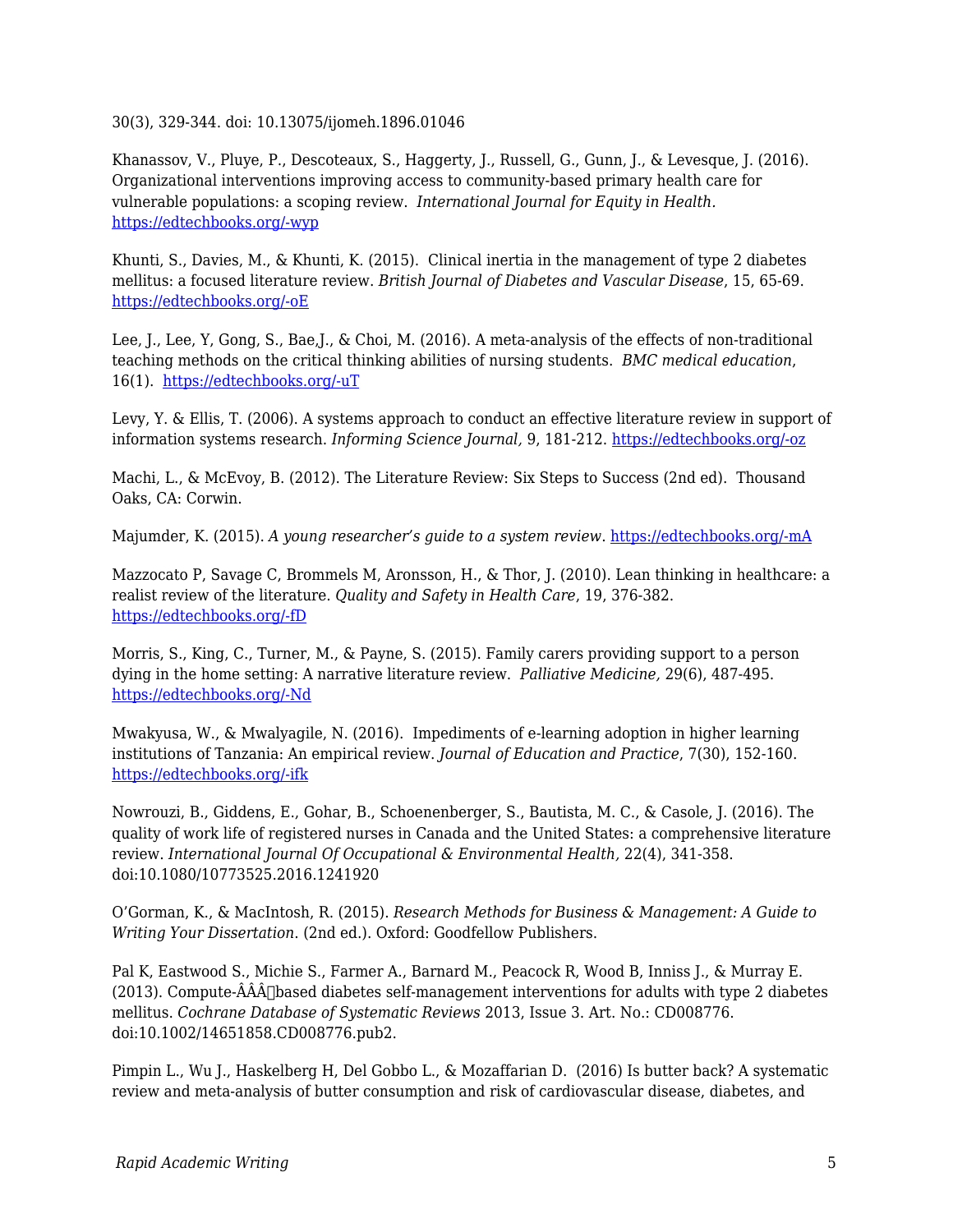total mortality. *PLoS ONE* 11(6): e0158118. Doi: 10.1371/journal.pone.0158118

Ridde, V., & Morestin, F. (2011). A scoping review of the literature on the abolition of user fees in health care services in Africa. *Health Policy and Planning,* 26(1), 1-11. doi: 10.1093/heapol/czq021.

Rocco, T. & Plathotnik, M. (2009). Literature reviews, conceptual frameworks. *Human Resource Development Review,* 8(1), 120-130. p. 128, 2009. [https://edtechbooks.org/-Zt](http://citeseerx.ist.psu.edu/viewdoc/download?doi=10.1.1.1023.5634&rep=rep1&type=pdf)

Rosario, R. A. M., & Widmeyer, G. R. (2009). An exploratory review of design principles in constructivist gaming learning environments. *Journal of Information Systems Education*, 20(3), 289-300. [http://jise.org/Volume20/20-3/Pdf/20N3P289-abs.pdf \[https://edtechbooks.org/-wuk\]](http://jise.org/Volume20/20-3/Pdf/20N3P289-abs.pdf)

Schuetzenmeister, F. (2010). University research management: An exploratory literature review. Institute of European Studies. UC Berkeley: Institute of European Studies. Retrieved from: [https://edtechbooks.org/-EpY](http://escholarship.org/uc/item/77p3j2hr)

Seida, J. K., Ospina, M. B., Karkhaneh, M., Hartling, L., Smith, V., & Clark, B. (2009). Systematic reviews of psychosocial interventions for autism: an umbrella review. *Developmental Medicine & Child Neurology*, 51(2), 95-104. doi:10.1111/j.1469-8749.2008.03211.x.

Stainton, C. (1992). Language awareness: Genre awareness-a focused review of the literature. *Language Awareness*, 1(2), 109-121

Thomson, P. (2013), Not all literature reviews are the same. [https://edtechbooks.org/-xZ](https://patthomson.net/2013/05/23/not-all-literature-reviews-are-the-same/)

Tonhäuser, C. & Büker, L. 2016). Determinants of transfer of training: A comprehensive literature review. *International Journal for Research in Vocational Education and Training (IJRVET)*, 3(2), 127-165. [https://edtechbooks.org/-PEZ](http://files.eric.ed.gov/fulltext/ED568698.pdf). doi: 10.13152/IJRVET.3.2.4

Vanstone, M., Hibbert, K., Kinsella, E., McKenzie, P., Pitman, A., & Lingard, L. (2013). Interdisciplinary doctoral research supervision: A scoping review. *Canadian Journal of Higher Education*, 43(2), 42-67. [https://edtechbooks.org/-tH](http://files.eric.ed.gov/fulltext/EJ1013587.pdf)

Webster, J., & Watson, R. (2002). Analyzing the past to prepare for the future: Writing a literature review. *MIS Quarterly*, 26(2), xiii-xxiii. [https://edtechbooks.org/-xi](https://web.njit.edu/~egan/Writing_A_Literature_Review.pdf)

Wegner, W., Silva, M., Peres, M., Bandeira, L., Frantz, E., Botene, D., & Predebon, C. (2017). Patient safety in the care of hospitalised children: Evidence for paediatric nursing. *Revista gauÌÂÂÂÂÂÂÂÂÂÂÂÂÂÂÂÂcha de enfermagem*, 38(1). doi: 10.1590/1983-1447.2017.01.68020.

Williams, E. S., & Skinner, A. C. (2003). Outcomes of physician job satisfaction: a narrative review, implications, and directions for future research. *Health care management review*, 28(2), 119-139.

Whittemore, R., & Knafl, K. (2005). The integrative review: Updated methodology. *Journal of Advanced Nursing* 52(2), 546-53. [https://edtechbooks.org/-uM](http://onlinelibrary.wiley.com/doi/10.1111/j.1365-2648.2005.03621.x/epdf)

Vorsino, M. (2015). Re-reading Dewey through a feminist lens. *Educational Perspectives*, 47(1-2), 50-54. [https://edtechbooks.org/-HMH](http://files.eric.ed.gov/fulltext/EJ1088345.pdf)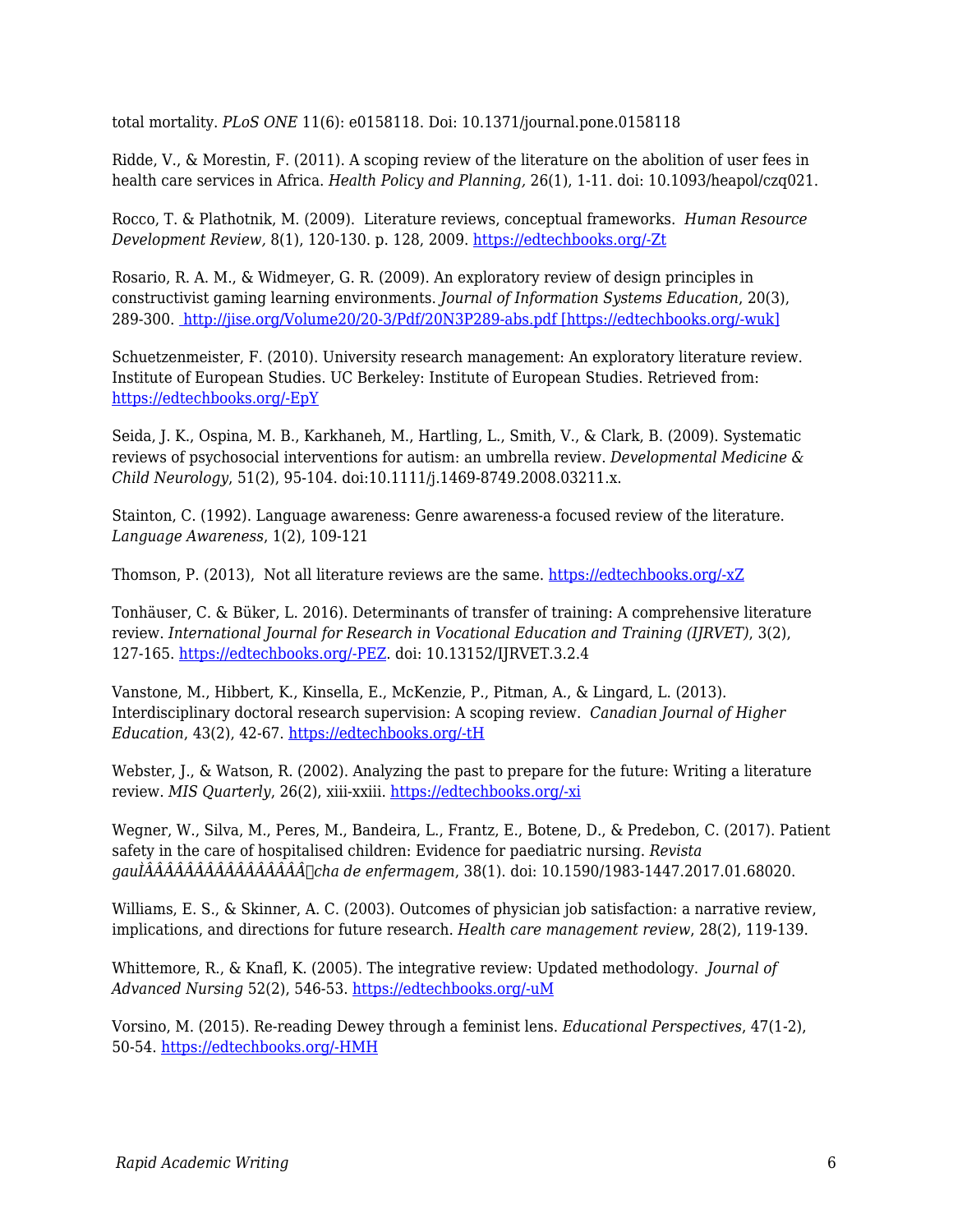### **[\[https://edtechbooks.org/-mRf\]C](https://edtechbooks.org/rapidwriting/)hapter 3.2**

Great Schools Partnership. (2016). *The Glossary of Education Reform*.  [http://edglossary.org/action-research/ \[https://edtechbooks.org/-Bh\]](http://edglossary.org/action-research/)

Hansen, K., & Paul, N. (2015). Disciplines of knowledge. In *Information Strategies for Communicators.* [https://edtechbooks.org/-FK](http://open.lib.umn.edu/infostrategies/chapter/6-7-disciplines-of-knowledge/)

Hansen, K., & Paul, N. (2015). Scholarly sources. In *Information Strategies for Communicators.* [https://edtechbooks.org/-MiV](http://open.lib.umn.edu/infostrategies/chapter/6-4-scholarly-sources/)

Houser, J., (2018). *Nursing Research Reading, Using, and Creating Evidence* (4th ed.). Burlington, MA: Jones & Bartlett.

Wallace, M., & Wray, A. (2016). *Critical Reading and Writing for Postgraduates* (3rd ed.). Thousand Oaks, CA: Sage Publications.

Writing for Success (2015). Strategies for gathering reliable information. [https://edtechbooks.org/-BN](http://open.lib.umn.edu/writingforsuccess/chapter/11-4-strategies-for-gathering-reliable-information/)

**[\[https://edtechbooks.org/-mRf\]C](https://edtechbooks.org/rapidwriting/)hapter 3.3**

D'Antoni, A. V., & Pinto Zipp, G. (2006). Applications of the mind map learning technique in chiropractic education: A pilot study and literature review. *Journal of Chiropractic Humanities*, 13, 2-11.

Dhanga, N., & Taheri, S. (2017). A narrative review of obesity and hearing loss. *International Journal of Obesity*. doi: 10.1038/ijo.2017.32

Dittman, M. (2005). Starting the dissertation. *gradPSYCH* 3(1). [https://edtechbooks.org/-LTx](http://www.apa.org/gradpsych/2005/01/starting.aspx)

Early Childhood Longitudinal Program (ECLS). (2011). Example research questions. [https://edtechbooks.org/-Rq](https://nces.ed.gov/ecls/researchquestions2011.asp)

Kefalianos, E., Onslow, M., Block, S., Menzies, R., & Reilly, S. (2012). Early stuttering, temperament and anxiety: Two hypotheses. *Journal of Fluency Disorders* 37(3), 151-163.

Leslie, M., Floyd, J., & Oermann, M. (2002). Use of MindMapper software for research domain mapping. *Computers, informatics, nursing : CIN,* 20(6), 229-35.

Manafo, E., & Wong, S. (2012). Health literacy programs for older adults: A systematic literature review. *Health Education Research* 27(6), 947-960.

Pain, E. (2016). How to (seriously) read a scientific paper. [https://edtechbooks.org/-Bj](http://www.sciencemag.org/careers/2016/03/how-seriously-read-scientific-paper)

Rowan, M., Poole, N., Shea, B., Gone, J., Mykota, D., Farag, M., Hopkins, C., Hall, L. Mushquash, C., & Dell, C. (2014). Cultural interventions to treat addictions in indigenous populations: Findings from a scoping study. *Substance Abuse Treatment, Prevention, and Policy* 9(34). doi: 10.1186/1747-597X-9-34.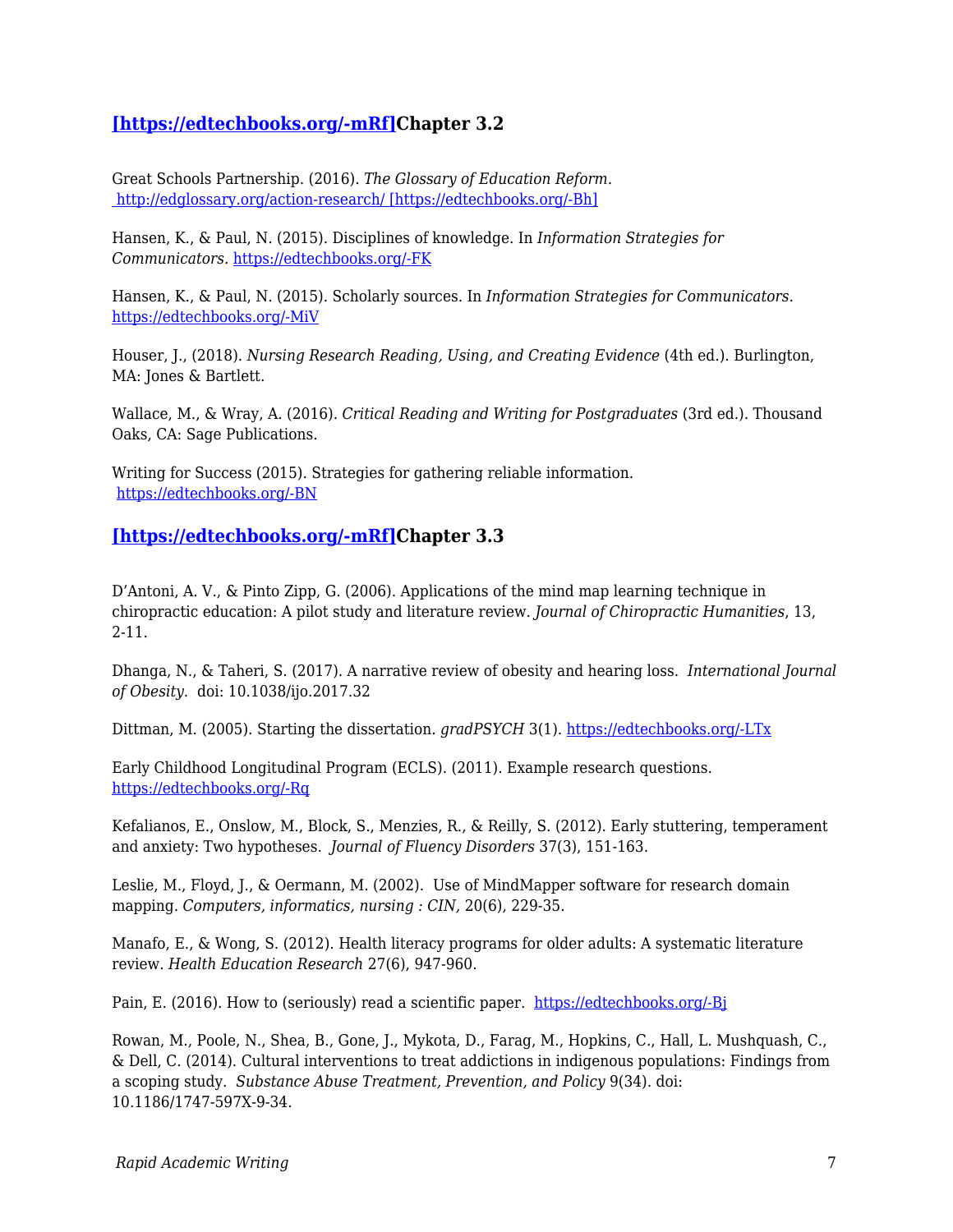Sandoval, E. (2016). Music in peacebuilding: A critical literature review. *Journal of Peace Education* 13(3), 200-217.

Snyder, E., Witmer, S., & Schmitt, H. (2017). English language learners and reading instruction: A review of the literature. *Preventing School Failure* 61(2), 136-145.

Walton, A., & Rogers, B. (2017). Workplace hazards faced by nursing assistants in the United States: A focused literature review. *International Journal of Environmental Research and Public Health*, 14(5). [https://edtechbooks.org/-odm](https://www.ncbi.nlm.nih.gov/pubmed/28534859)

Wahl P, Bruland D, Bauer U, Okan O, & Lenz A. (2017). What are the family needs when a parent has mental health problems? Evidence from a systematic literature review. *Journal of Child and Adolescent Psychiatric Nursing,* 30, 54–66. [https://edtechbooks.org/-ysJ](https://doi.org/10.1111/jcap.12171)

### **[\[https://edtechbooks.org/-mRf\]C](https://edtechbooks.org/rapidwriting/)hapter 3.4**

Bernnard, D., Bobish, G., Hecker, J., Holden, I., Hosier, A., Jacobson, T., Loney, T., & Bullis, D. (2014a). Scoping: Knowing what is available. In Bobish, G., & Jacobson, T. (eds.) *The Information Literacy Users Guide: An Open Online Textbook*. [https://edtechbooks.org/-Gn](https://milnepublishing.geneseo.edu/the-information-literacy-users-guide-an-open-online-textbook/chapter/gather-finding-what-you-need/)

Bernnard, D., Bobish, G., Hecker, J., Holden, I., Hosier, A., Jacobson, T., Loney, T., & Bullis, D. (2014b). Science literacy: Information literacy in the sciences. In Bobish, G., & Jacobson, T. (eds.) *The Information Literacy Users Guide: An Open Online Textbook*. [https://milnepublishing.geneseo.edu/the-information-literacy-users-guide-an-open-online-textbook/cha](https://milnepublishing.geneseo.edu/the-information-literacy-users-guide-an-open-online-textbook/chapter/science-literacy-information-literacy-in-the-sciences/) [pter/science-literacy-information-literacy-in-the-sciences/ \[https://edtechbooks.org/-mwI\]](https://milnepublishing.geneseo.edu/the-information-literacy-users-guide-an-open-online-textbook/chapter/science-literacy-information-literacy-in-the-sciences/)

Clark, S. (2016). Online Research: Tips for Effective Search Strategies. CC BY [https://edtechbooks.org/-Rwb](https://www.youtube.com/watch?v=LTJygQwYV84)

Fink, A. (2014). *Conducting Research Literature Reviews* (4th ed.). Los Angeles, CA: Sage.

Hammond, C. & Brown, S. (2008). Citation searching: Search smarter & find more. *Information Today* 28(5). [https://edtechbooks.org/-KT](http://www.infotoday.com/cilmag/may08/Hammond_Brown.shtml)

#### **[\[https://edtechbooks.org/-mRf\]C](https://edtechbooks.org/rapidwriting/)hapter 3.5**

Association of College & Research Libraries (2016). *Framework for Information Literacy for Higher Education*. CC BY-NC-SA 4.0. [https://edtechbooks.org/-IUq](http://www.ala.org/acrl/standards/ilframework)

Bernnard, D., Bobish, G., Hecker, J., Holden, I., Hosier, A., Jacobson, T., Loney, T., & Bullis, D. (2014). Scoping: Knowing what is available. In Bobish, G., & Jacobson, T. (eds.) *The Information Literacy Users Guide: An Open Online Textbook*. [https://edtechbooks.org/-oL](https://milnepublishing.geneseo.edu/the-information-literacy-users-guide-an-open-online-textbook/chapter/evaluate-assessing-your-research-process-and-findings/)

Blendell, R.L., & Fehr, J.L. (2012). Discussing vaccination with concerned patients: An evidencebased resource for healthcare providers. *Journal of Perinatal and Neonatal Nursing* 26(3), 230-241. Retrieved from [https://edtechbooks.org/-zC](http://www.nursingcenter.com/evidencebasedpracticenetwork/home/journalarticle.aspx?Article_ID=1405702)

Caulfield, M. (2017). *Web Literacy for Student Fact-Checkers*. CC BY. [https://edtechbooks.org/-vE](https://webliteracy.pressbooks.com/)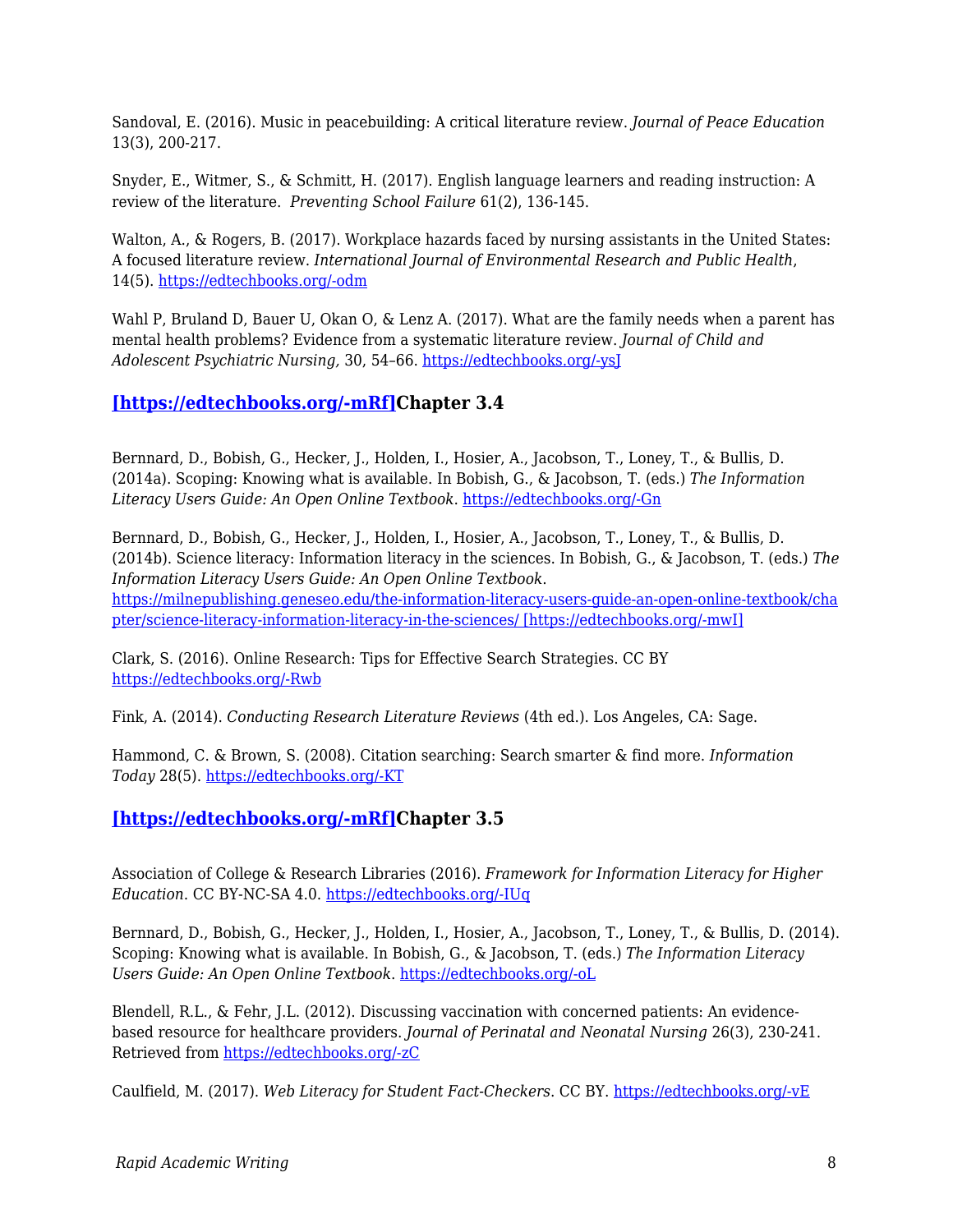Frydenberg, J. (2002). Quality standards in e-learning: A matrix of analysis. *The International Review Of Research In Open And Distributed Learning*, 3(2). CC BY-SA 4.0. doi: [https://edtechbooks.org/-cW](http://dx.doi.org/10.19173/irrodl.v3i2.109)

Kerath, S., Klein, G., Kern, M., Shapira, I., Witthuhn, J., Norohna, N., Kline, M., Baksh, F. Gregersen, P., and Taioli, E. (2013). Beliefs and attitudes towards participating in genetic research: A population based cross-sectional study. BMC Public Health 13 (114). [https://edtechbooks.org/-jp](https://doi.org/10.1186/1471-2458-13-114)

Mandalios, J. (2013). RADAR: An approach for helping students evaluate Internet sources. *Journal of Information Science* 39(4), 470-478. doi:<https://doi.org/10.1177/0165551513478889> [\[https://edtechbooks.org/-EV\]](https://doi.org/10.1177/0165551513478889)

McFarland, J., Hussar, B., de Brey, C., Snyder, T., Wang, X., Wilkinson-Flicker, S., Gebrekristos, S., Zhang, J., Rathbun, A., Barmer, A., Bullock Mann, F., and Hinz, S. (2017). *The Condition of Education*. Retrieved from [https://edtechbooks.org/-FG](https://nces.ed.gov/pubsearch/pubsinfo.asp?pubid=201714)

Radom, R. (2017). Evaluating Information Sources Using the 5 Ws". OER Commons. Institute for the Study of Knowledge Management in Education. CC BY-NC 4.0 [https://edtechbooks.org/-vkw](https://www.oercommons.org/authoring/19364-evaluating-information-sources-using-the-5-ws)

Sheridan Libraries, Johns Hopkins University. (2017). *Evaluating Social Media*. CC BY. [https://edtechbooks.org/-JX](http://guides.library.jhu.edu/c.php?g=202581&p=1335031).

#### **[\[https://edtechbooks.org/-mRf\]C](https://edtechbooks.org/rapidwriting/)hapter 3.6**

Bell, J. (2005). *Doing Your Research Project: A Guide for First-Time Researchers in Education, Health and Social Science* (4th ed). New York: Open University Press.

Collins, S. (2016). *Professional Writing in the Health Disciplines*. [https://edtechbooks.org/-bL](http://epub-fhd.athabascau.ca/professionalwriting/) CC-BY-NC-SA 4.0

Machi, L.A., & McEvoy, B.T. (2012). *The Literature Review: Six Steps to Success*. Thousand Oaks, CA: Corwin.

Teaching & Learning, Ohio State University Libraries. (2015). *Choosing & using sources: A guide to academic research*. CC BY 4.0 [https://edtechbooks.org/-Wm](https://osu.pb.unizin.org/choosingsources/)

University of Edinburgh Records Management (2017). Electronic record naming conventions. [https://edtechbooks.org/-MH](http://www.ed.ac.uk/records-management/records-management/staff-guidance/electronic-records/naming-conventions)

#### **[\[https://edtechbooks.org/-mRf\]C](https://edtechbooks.org/rapidwriting/)hapter 3.7**

Bernnard, D., Bobish, G., Hecker, J., Holden, I., Hosier, A., Jacobson, T., Loney, T., & Bullis, D. (2014). Presenting: Sharing What You've Learned. In Bobish, G., & Jacobson, T. (eds.) *The Information Literacy Users Guide: An Open Online Textbook*. [https://edtechbooks.org/-uje](https://milnepublishing.geneseo.edu/the-information-literacy-users-guide-an-open-online-textbook/chapter/present-sharing-what-youve-learned/)

Garrard, J. (2017). *Health Sciences Literature Review Made Easy: The Matrix Method*. Burlington, MA: Jones & Bartlett Learning.

Klingner, J., Scanlon, D., & Pressley, M. (2005). How to publish in scholarly journals. *Educational Researcher* 34(8): 14-20.